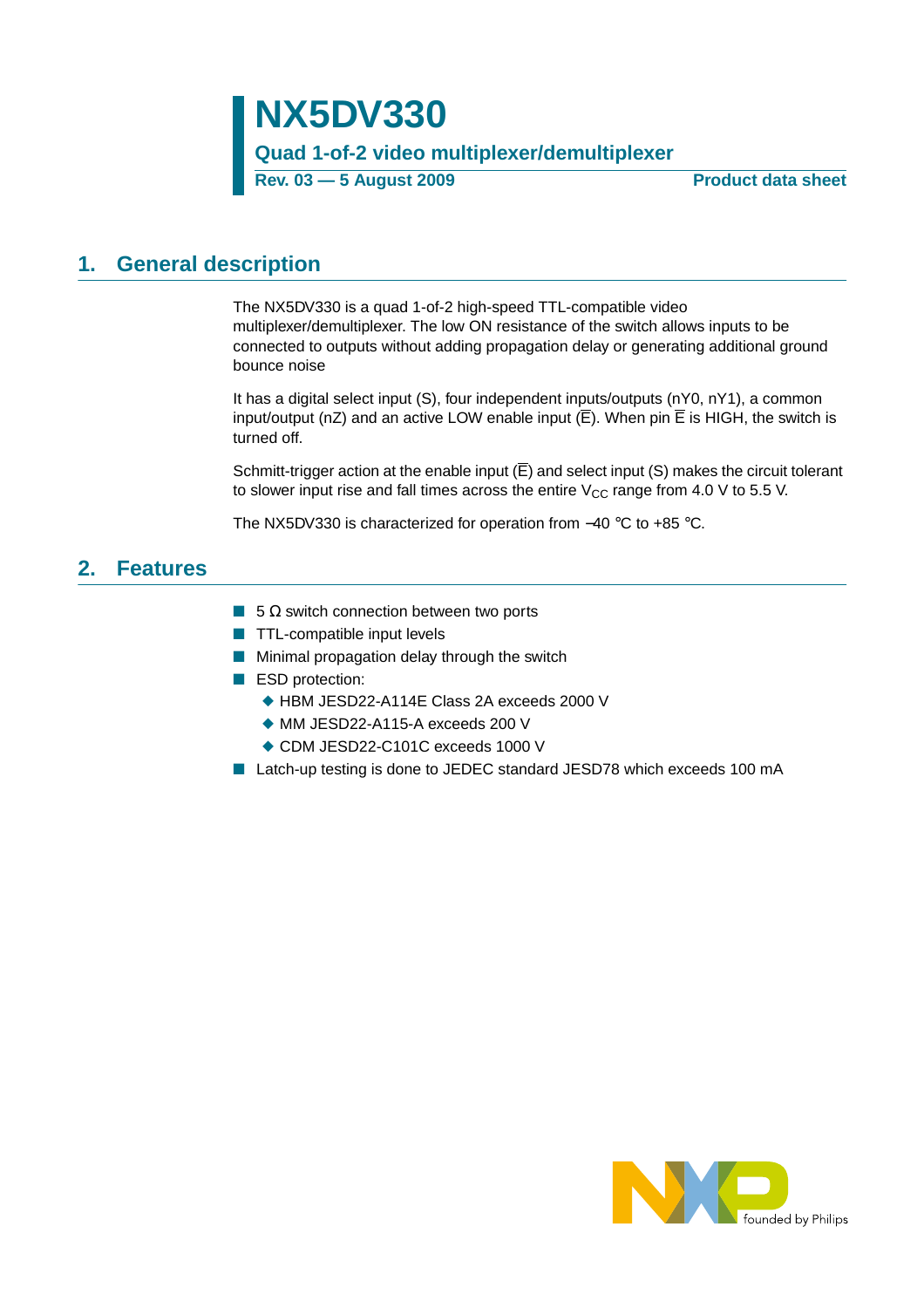## <span id="page-1-1"></span>**3. Ordering information**

| Table 1.    | <b>Ordering information</b> |                       |                                                                                                                                                  |                      |  |  |  |  |
|-------------|-----------------------------|-----------------------|--------------------------------------------------------------------------------------------------------------------------------------------------|----------------------|--|--|--|--|
| Type number | Package                     |                       |                                                                                                                                                  |                      |  |  |  |  |
|             | <b>Temperature range</b>    | <b>Name</b>           | <b>Description</b>                                                                                                                               | <b>Version</b>       |  |  |  |  |
| NX5DV330D   | $-40$ °C to +85 °C          | SO <sub>16</sub>      | plastic small outline package; 16 leads;<br>body width 3.9 mm                                                                                    | SOT <sub>109-1</sub> |  |  |  |  |
| NX5DV330DS  | $-40$ °C to +85 °C          | SSOP16 <sup>[1]</sup> | plastic shrink small outline package; 16 leads;<br>body width 3.9 mm; lead pitch 0.635 mm                                                        | SOT519-1             |  |  |  |  |
| NX5DV330PW  | $-40$ °C to +85 °C          | TSSOP <sub>16</sub>   | plastic thin shrink small outline package; 16 leads;<br>body width 4.4 mm                                                                        | SOT403-1             |  |  |  |  |
| NX5DV330BQ  | $-40$ °C to +85 °C          | DHVQFN16              | plastic dual in-line compatible thermal enhanced very<br>thin quad flat package; no leads; 16 terminals;<br>body $2.5 \times 3.5 \times 0.85$ mm | SOT763-1             |  |  |  |  |

<span id="page-1-0"></span>[1] Also known as QSOP16.

## <span id="page-1-2"></span>**4. Functional diagram**

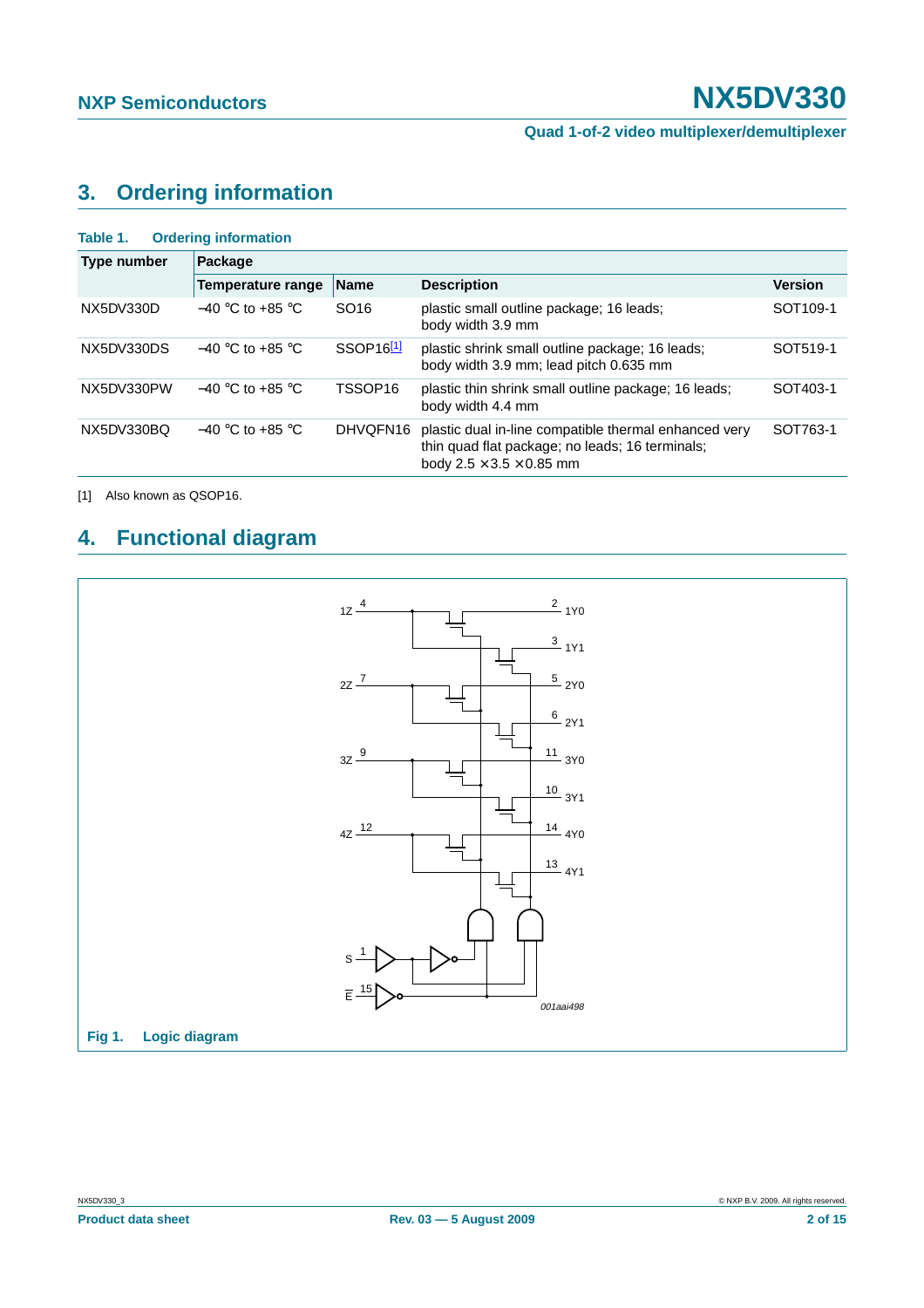**Quad 1-of-2 video multiplexer/demultiplexer**

## <span id="page-2-0"></span>**5. Pinning information**

## **5.1 Pinning**

<span id="page-2-1"></span>

## **5.2 Pin description**

### <span id="page-2-2"></span>**Table 2. Pin description**

| Symbol                                                            | <b>Pin</b>  | <b>Description</b>          |
|-------------------------------------------------------------------|-------------|-----------------------------|
| S                                                                 |             | select control input        |
| 1Y0, 1Y1, 2Y0, 2Y1, 3Y1, 3Y0, 4Y1, 4Y0 2, 3, 5, 6, 10, 11, 13, 14 |             | independent input or output |
| 1Z, 2Z, 3Z, 4Z                                                    | 4, 7, 9, 12 | independent input or output |
| <b>GND</b>                                                        | 8           | ground $(0 V)$              |
| E                                                                 | 15          | enable input (active LOW)   |
| $V_{CC}$                                                          | 16          | positive supply voltage     |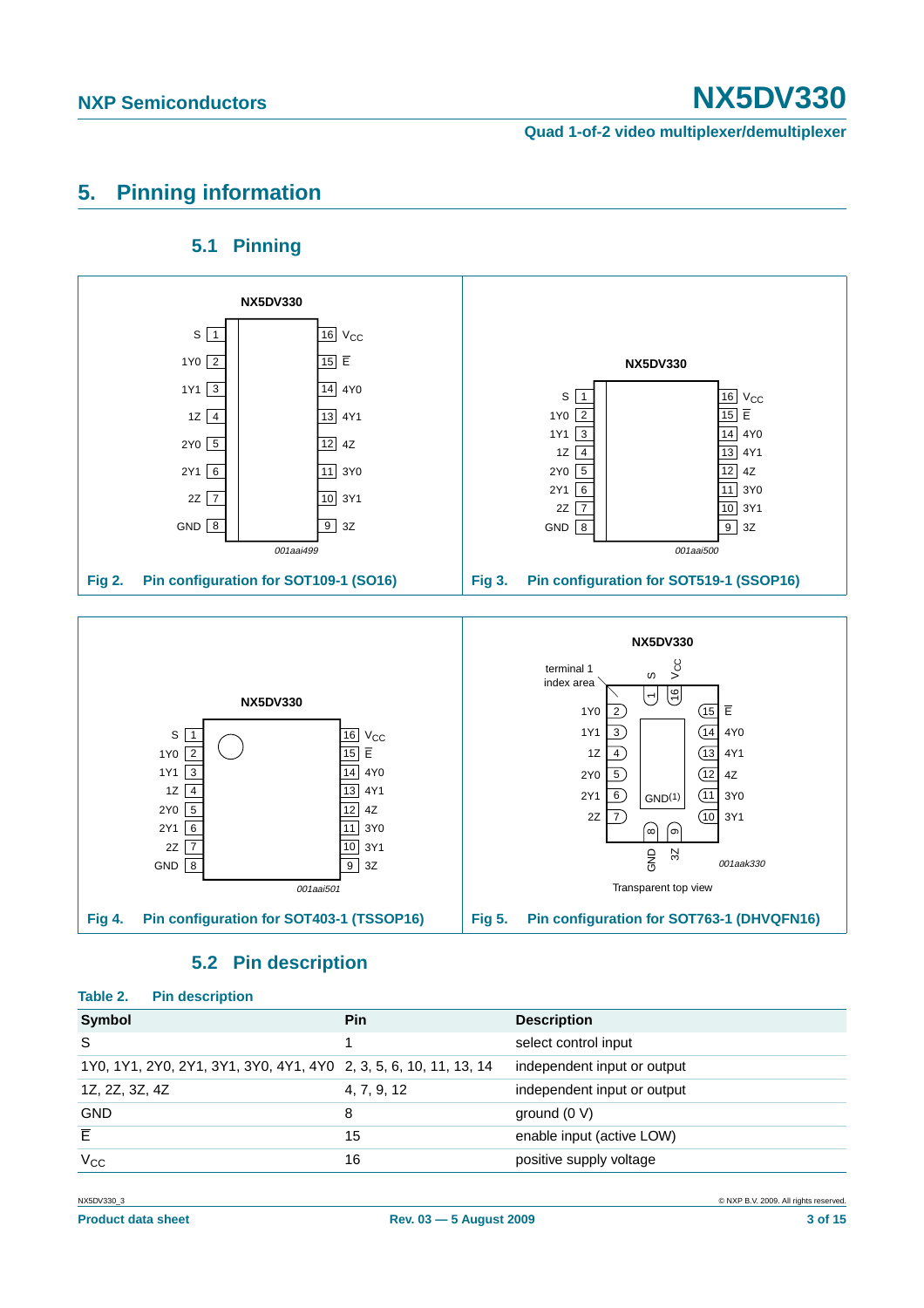## <span id="page-3-4"></span>**6. Functional description**

### **Table 3. Function selection**

 $H = HIGH$  voltage level;  $L = LOW$  voltage level;  $X = Don't$  care.

| Input |  | Switch             |
|-------|--|--------------------|
| Ē     |  |                    |
|       |  | Y0 to Z or Z to Y0 |
|       |  | Y1 to Z or Z to Y1 |
| н     |  | switch off         |

## <span id="page-3-5"></span>**7. Limiting values**

### **Table 4. Limiting values**

In accordance with the Absolute Maximum Rating System (IEC 60134).

| <b>Symbol</b>    | <b>Parameter</b>        | <b>Conditions</b>                         | Min                      | <b>Max</b> | Unit        |
|------------------|-------------------------|-------------------------------------------|--------------------------|------------|-------------|
| $V_{CC}$         | supply voltage          |                                           | $-0.5$                   | $+7.0$     | V           |
| $V_{1}$          | input voltage           |                                           | $\frac{11}{2}$ -0.5      | $+7.0$     | V           |
| $I_{SW}$         | switch current          | continuous current<br>through each switch | $\overline{\phantom{0}}$ | 128        | mA          |
| lικ              | input clamping current  | $V_1 < 0 V$                               |                          | $-50$      | mA          |
| $T_{\text{stg}}$ | storage temperature     |                                           | $-65$                    | $+150$     | $^{\circ}C$ |
| $P_{\text{tot}}$ | total power dissipation |                                           | $[2][3][4]$              | 500        | mW          |

<span id="page-3-0"></span>[1] The input and output negative voltage ratings may be exceeded if the input and output clamp current ratings are observed.

<span id="page-3-1"></span>[2] For SO16 package:  $P_{\text{tot}}$  derates linearly with 8 mW/K above 70 °C.

<span id="page-3-2"></span>[3] For SSOP16 (QSOP16) and TSSOP16 packages:  $P_{tot}$  derates linearly with 5.5 mW/K above 60 °C.

<span id="page-3-3"></span>[4] For DHVQFN16 packages: above 60 °C derate linearly with 4.5 mW/K.

## <span id="page-3-6"></span>**8. Recommended operating conditions**

### **Table 5. Operating conditions**

All unused control inputs of the device must be held at  $V_{CC}$  or GND to ensure proper device operation.

| Symbol           | <b>Parameter</b>         | <b>Conditions</b>     | Min                      | <b>Typ</b>               | Max                      | Unit |
|------------------|--------------------------|-----------------------|--------------------------|--------------------------|--------------------------|------|
| $V_{\rm CC}$     | supply voltage           |                       | 4.0                      | 5.0                      | 5.5                      | V    |
| V <sub>IH</sub>  | HIGH-level input voltage |                       | 2.0                      | $\overline{\phantom{0}}$ | $\overline{\phantom{0}}$ | V    |
| $V_{IL}$         | LOW-level input voltage  |                       | $\overline{\phantom{0}}$ |                          | 0.8                      | V    |
| $V_H$            | hysteresis voltage       | pin S, E              | $\overline{\phantom{0}}$ | 45                       | $\overline{\phantom{0}}$ | mV   |
| l <sub>amb</sub> | ambient temperature      | operating in free-air | $-40$                    | $+25$                    | $+85$                    | ℃    |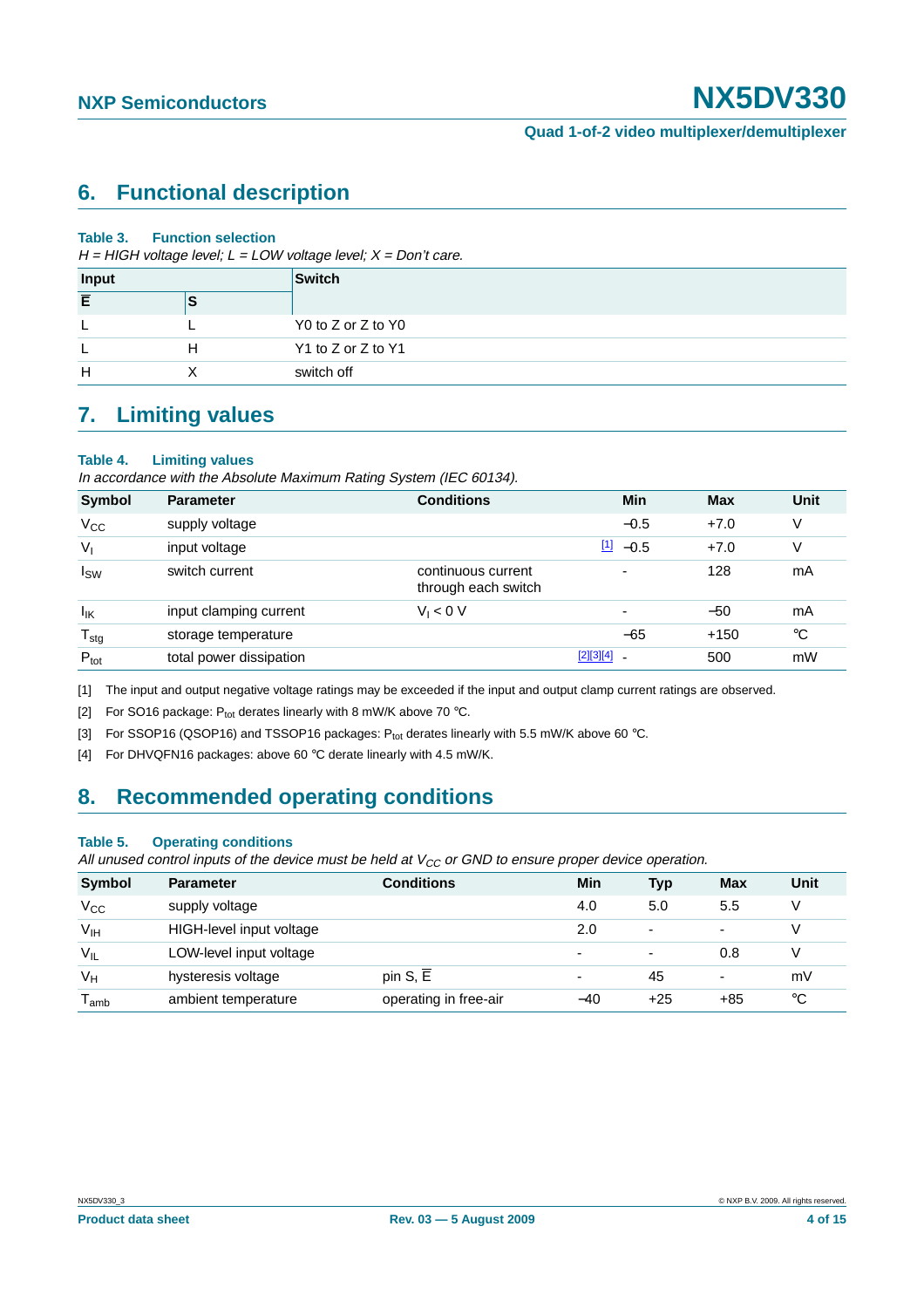**Quad 1-of-2 video multiplexer/demultiplexer**

## <span id="page-4-3"></span>**9. Static characteristics**

### **Table 6. Static characteristics**

 $T_{amb} = -40$  °C to +85 °C.

| Symbol          | <b>Parameter</b>                     | <b>Conditions</b>                                                                                       |               | Min                      | Typ <sup>[1]</sup>       | <b>Max</b>               | Unit   |
|-----------------|--------------------------------------|---------------------------------------------------------------------------------------------------------|---------------|--------------------------|--------------------------|--------------------------|--------|
| V <sub>IK</sub> | input clamping voltage               | $V_{\rm CC}$ = 4.5 V; $I_{\rm I}$ = -18 mA                                                              |               |                          | $\blacksquare$           | $-1.2$                   | $\vee$ |
| h.              | input leakage current                | pin S, $\overline{E}$ ; V <sub>CC</sub> = 5.5 V; V <sub>I</sub> = GND or 5.5 V                          |               | ۰                        |                          | ±1                       | μA     |
| $I_{S(OFF)}$    | OFF-state leakage current            | $V_{CC}$ = 5.5 V; V <sub>1</sub> = GND; V <sub>0</sub> = 0 V to 5.5 V                                   |               | ٠                        | $\blacksquare$           | ±1                       | μA     |
| $I_{OFF}$       | power-off leakage current            | $V_{CC} = 0$ V; $V_1 = V_O = 0$ V to 5.5 V                                                              |               |                          | ۰                        | ±1                       | μA     |
| $_{\rm lcc}$    | supply current                       | $V_{CC}$ = 5.5 V; $I_{O}$ = 0 mA; $V_{I}$ = V <sub>CC</sub> or GND                                      |               | ٠                        | $\overline{\phantom{a}}$ | 3                        | μA     |
| $\Delta I_{CC}$ | additional supply current            | pin S, $\overline{E}$ ; $V_{CC}$ = 5.5 V; one input at 3.4 V,<br>other inputs at V <sub>CC</sub> or GND | $\boxed{2}$ - |                          | ٠                        | 2.5                      | mA     |
| C <sub>1</sub>  | input capacitance                    | pin S, $\overline{E}$ ; V <sub>1</sub> = 5 V or 0 V                                                     |               | $\overline{\phantom{a}}$ | 3.5                      | $\blacksquare$           | pF     |
| $C_{io(off)}$   | off-state input/output               | Z port; $V_{CC}$ = 5 V; $V_{O}$ = 5 V or 0 V; $\overline{E}$ = V <sub>CC</sub>                          |               | ٠                        | 6.0                      | -                        | рF     |
|                 | capacitance                          | Y port; $V_{CC}$ = 5 V; $V_{O}$ = 5 V or 0 V; $\overline{E}$ = V <sub>CC</sub>                          |               | ٠                        | 4.0                      | $\blacksquare$           | pF     |
| $C_{io(on)}$    | on-state input/output<br>capacitance | Z port; $V_{CC}$ = 5 V; $V_{O}$ = 5 V or 0 V; $\overline{E}$ = GND                                      |               | $\overline{\phantom{a}}$ | 14                       | $\overline{\phantom{a}}$ | pF     |
| $R_{ON}$        | ON resistance                        | $V_{\rm CC}$ = 4.5 V                                                                                    | $[3]$         |                          |                          |                          |        |
|                 |                                      | $V_1 = 1.0 V$ ; $I_1 = 13 mA$                                                                           |               | ٠                        | 3                        | 7                        | Ω      |
|                 |                                      | $V_1 = 2.0 V$ ; $I_1 = 26 mA$                                                                           |               |                          | 7                        | 10                       | Ω      |

<span id="page-4-0"></span>[1] All typical values are measured at  $V_{CC} = 5 V$ ;  $T_{amb} = 25 °C$ .

<span id="page-4-1"></span>[2] This is the increase in supply current for each input that is at the specified TTL voltage level rather than  $V_{CC}$  or GND.

<span id="page-4-2"></span>[3] Measured by the voltage drop between the Z and the Y terminals at the indicated current through the switch. ON-state resistance is determined by the lowest voltage of the two (Z or Y) terminals.

## <span id="page-4-4"></span>**10. Dynamic characteristics**

### **Table 7. Dynamic characteristics**

 $T_{amb} = -40$  °C to +85 °C; for test circuit see [Figure](#page-5-0) 7.

| .         |                  |                                          |                          |            |     |      |
|-----------|------------------|------------------------------------------|--------------------------|------------|-----|------|
| Symbol    | <b>Parameter</b> | <b>Conditions</b>                        | Min                      | <b>Typ</b> | Max | Unit |
| $t_{on}$  | turn-on time     | S to nZ; see Figure 6                    |                          |            |     |      |
|           |                  | $V_{\text{CC}} = 4.5 \text{ V}$ to 5.5 V | $\overline{\phantom{0}}$ | 4.0        | 6.0 | ns   |
| $t_{off}$ | turn-off time    | S to nZ; see Figure 6                    |                          |            |     |      |
|           |                  | $V_{CC}$ = 4.5 V to 5.5 V                | $\overline{\phantom{0}}$ | 2.3        | 6.0 | ns   |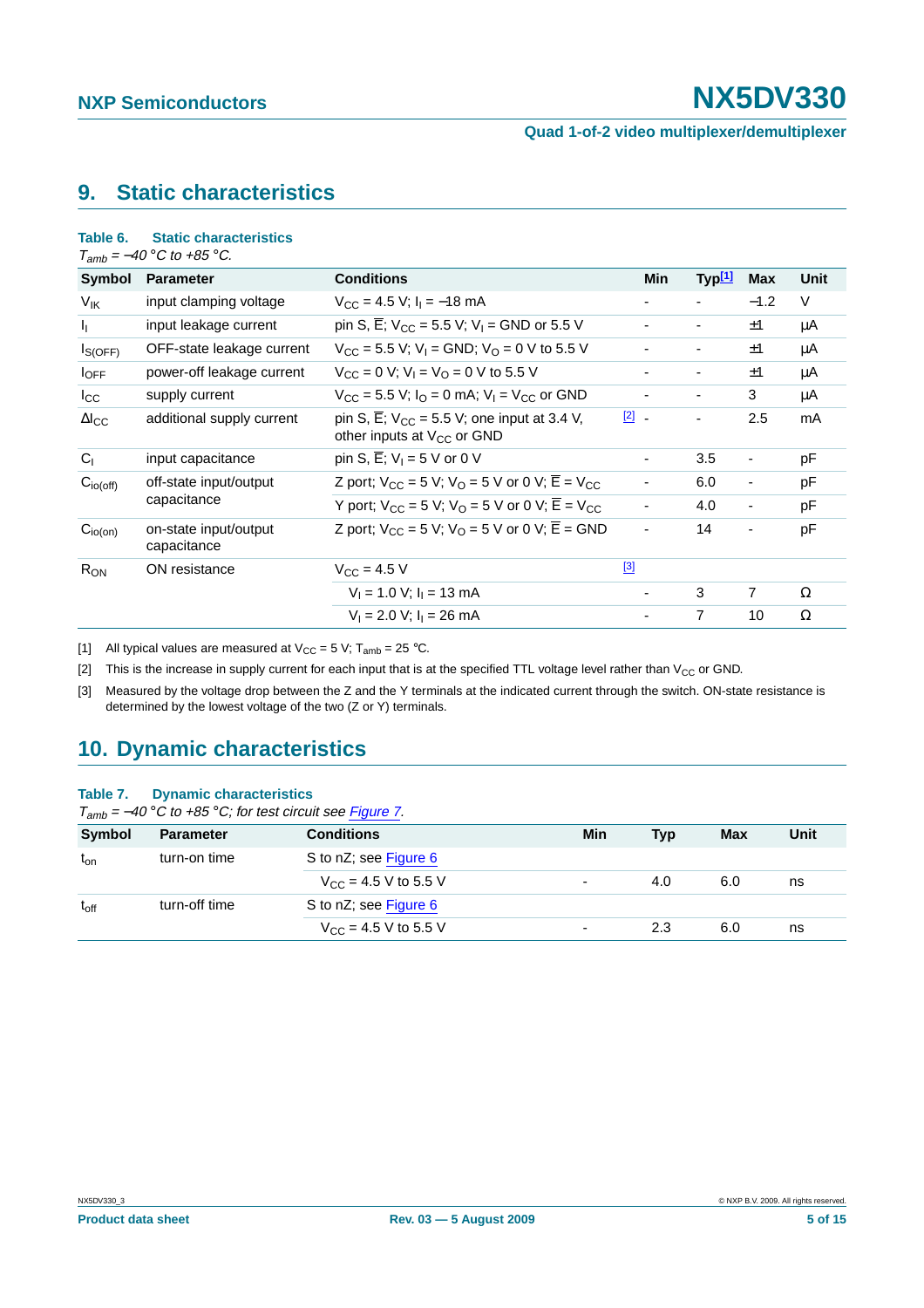### **Quad 1-of-2 video multiplexer/demultiplexer**

## <span id="page-5-4"></span>**11. Waveforms**



### <span id="page-5-2"></span><span id="page-5-1"></span>**Table 8. Measurement points**

| <b>Supply voltage</b> | Input          |         | <b>Output</b>      |
|-----------------------|----------------|---------|--------------------|
| $V_{CC}$              | $\mathbf{v}$   | $V_{M}$ | $V_{\mathbf{v}}$   |
| 4.5 V to 5.5 V        | GND to $3.0 V$ | 1.5 V   | 0.9V <sub>OH</sub> |



### <span id="page-5-3"></span><span id="page-5-0"></span>**Table 9. Test data**

| Input          |               |               |                 |                 | Load        |        |
|----------------|---------------|---------------|-----------------|-----------------|-------------|--------|
| V <sub>1</sub> |               | ե, ե          | V <sub>Y0</sub> | V <sub>Y1</sub> | $R_L$       | $\sim$ |
| GND to 3.0 $V$ | $\leq$ 10 MHz | $\leq$ 2.5 ns | GND to $3.0 V$  | 3.0 V to GND    | 75 $\Omega$ | 20 pF  |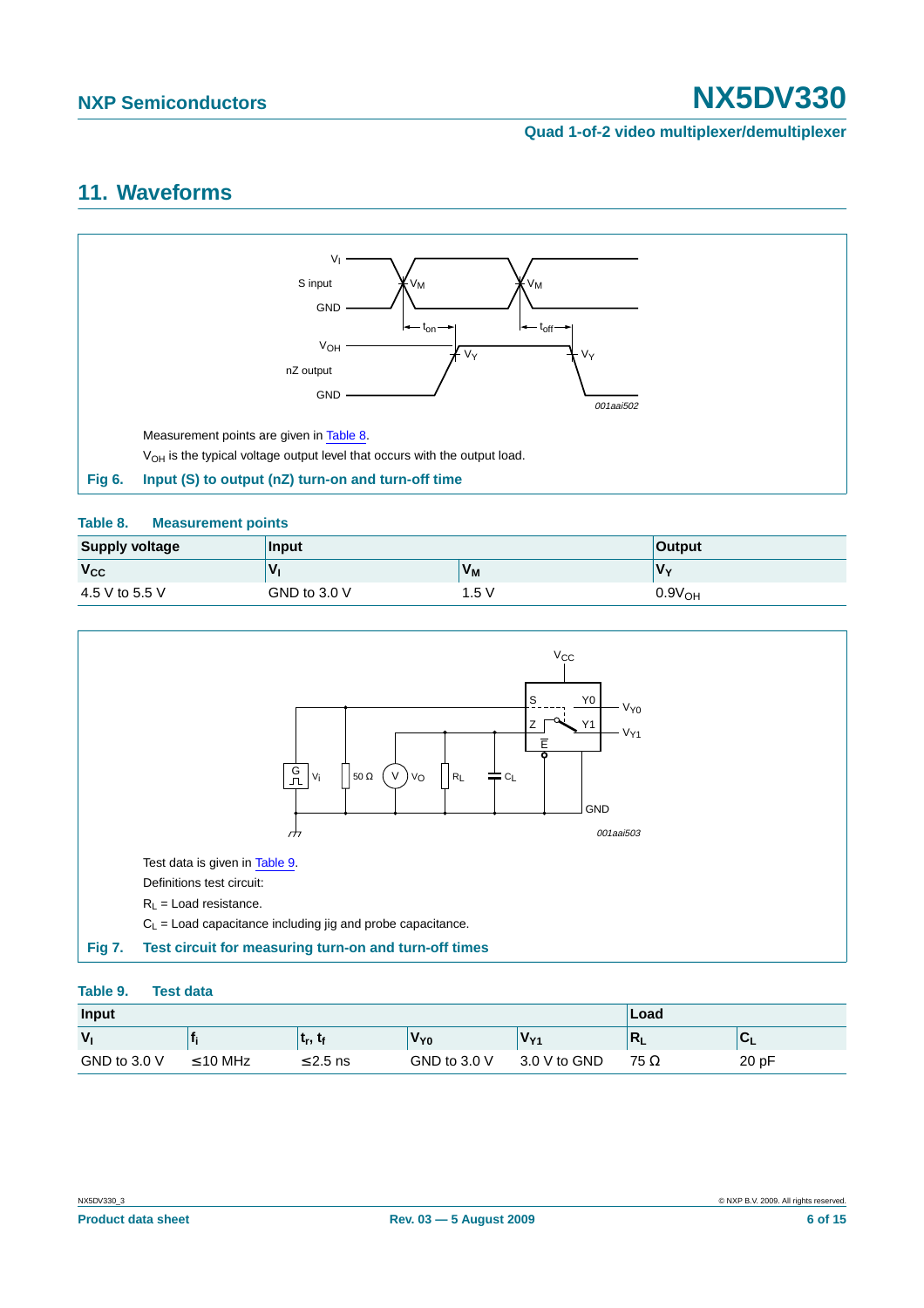## <span id="page-6-3"></span>**12. Additional dynamic characteristics**

### **Table 10. Additional dynamic characteristics**

At recommended operating conditions; voltages are referenced to GND (ground = 0 V); V<sub>I</sub> = GND or V<sub>CC</sub> (unless otherwise specified);  $T_{amb} = 25 °C$ ;  $V_{CC} = 4.5 V$  to 5.5 V.

| Symbol                 | Parameter                | <b>Conditions</b>                                                                                 | Min                      | <b>Typ</b>               | <b>Max</b>               | Unit |
|------------------------|--------------------------|---------------------------------------------------------------------------------------------------|--------------------------|--------------------------|--------------------------|------|
| $G_{\text{dif}}$       | differential gain        | $f_i = 3.58 \text{ MHz}; R_L = 150 \Omega$                                                        |                          | 0.64                     | ۰                        | %    |
| $\varphi_{\text{dif}}$ | differential phase       | $f_i = 3.58 \text{ MHz}; R_1 = 150 \Omega$                                                        |                          | 0.1                      | $\overline{\phantom{a}}$ | dea  |
| $f_{(-3dB)}$           | -3 dB frequency response | $R_1 = 150 \Omega$ ; see Figure 8                                                                 | 300                      | $\overline{\phantom{a}}$ | ٠                        | MHz  |
| $\alpha_{\rm iso}$     | isolation (OFF-state)    | $f_i = 10$ MHz; R <sub>1</sub> = 150 $\Omega$ ; see Figure 9                                      |                          | $-60$                    | ۰                        | dB   |
| <b>Xtalk</b>           | crosstalk                | [1]<br>between switches; see Figure 10;<br>$f_i = 10$ MHz; $R_L = 150 \Omega$ ; $R_i = 10 \Omega$ | $\overline{\phantom{0}}$ | $-63$                    | ۰                        | dB   |

<span id="page-6-2"></span>[1] All unused analog input pins (nZ) and outputs pins (nYn) are connected through 10 Ω and 50 Ω pull-down resistors, respectively.

## <span id="page-6-4"></span>**13. Test circuits**



<span id="page-6-1"></span><span id="page-6-0"></span>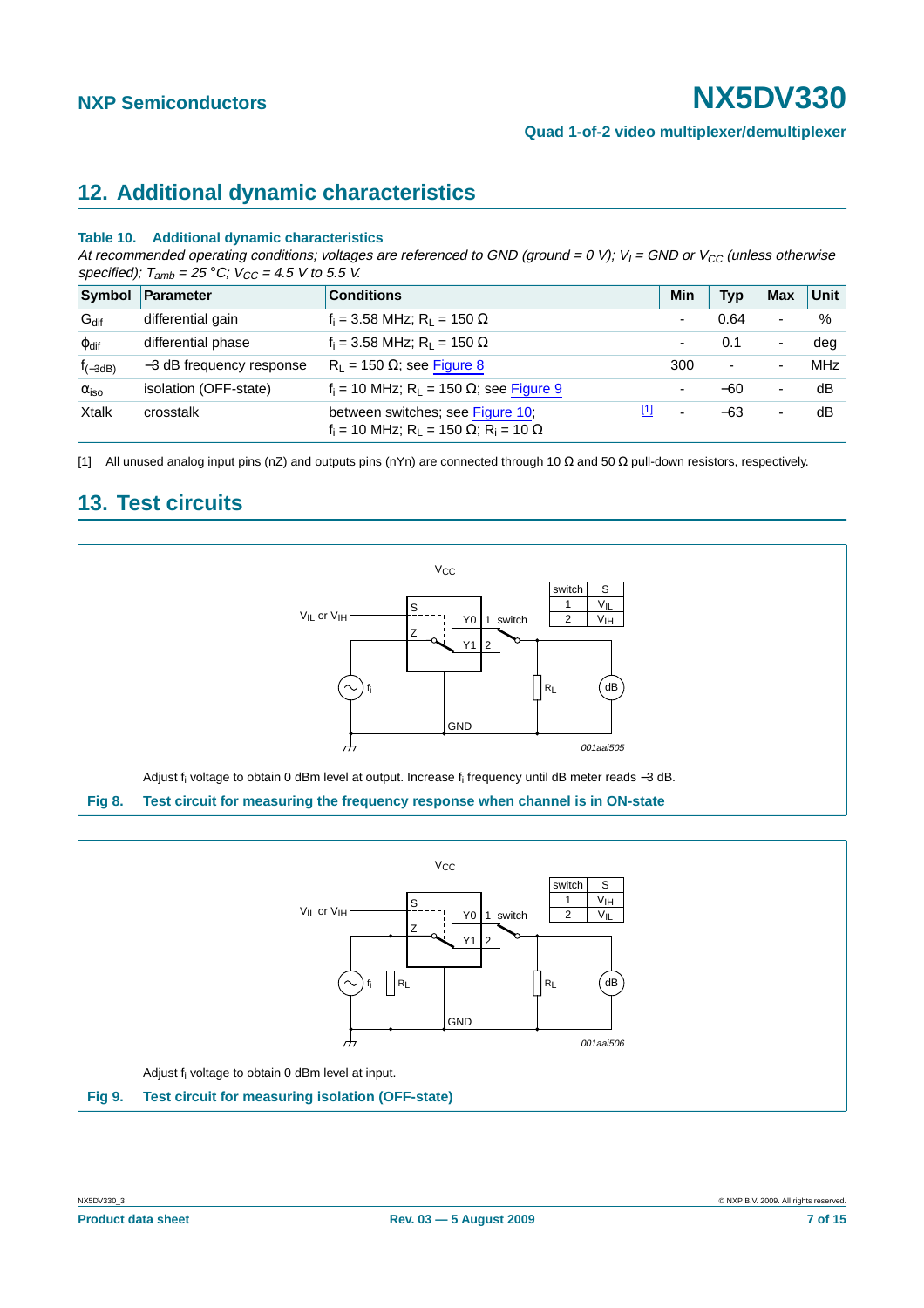### **Quad 1-of-2 video multiplexer/demultiplexer**

<span id="page-7-0"></span>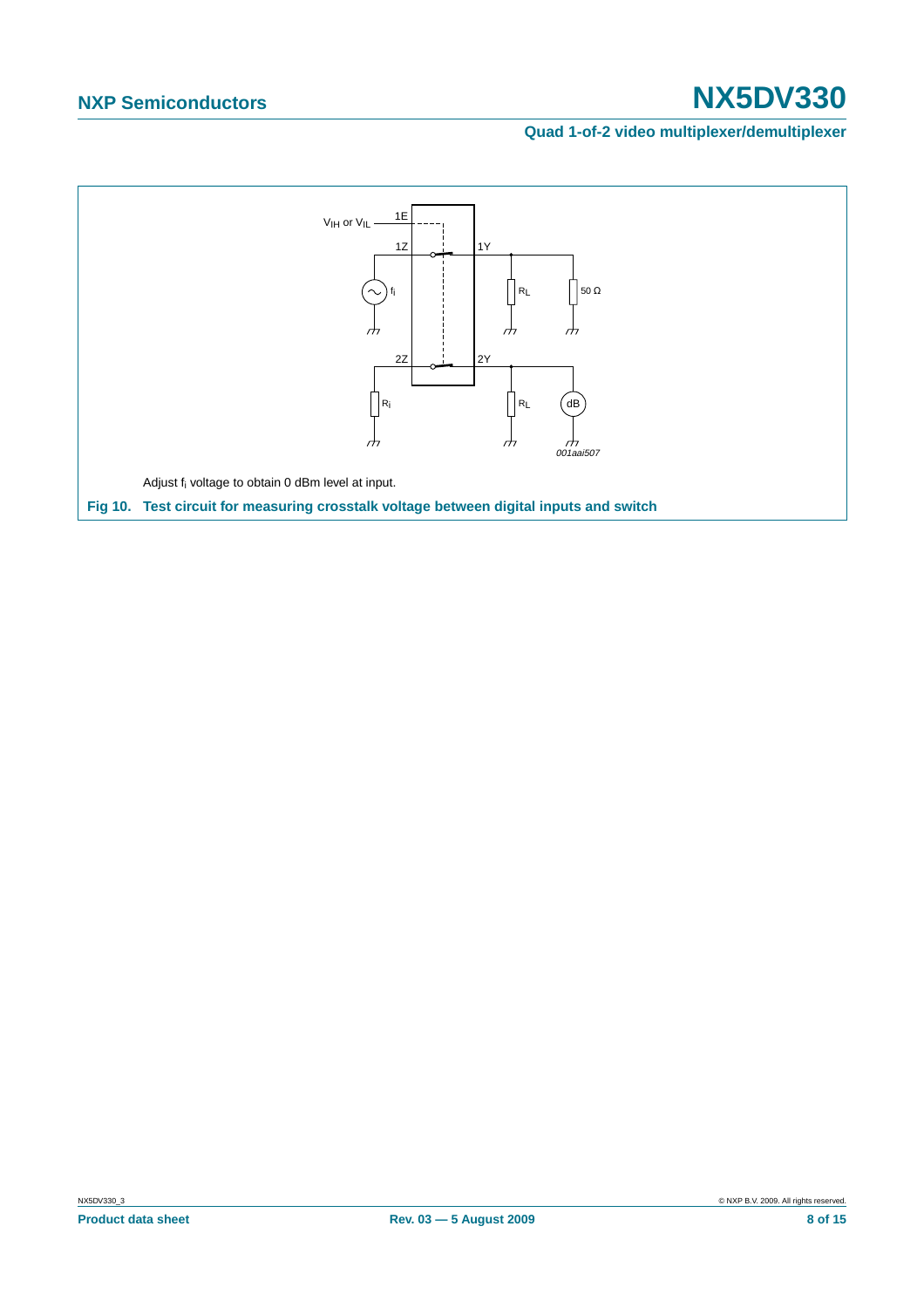**Quad 1-of-2 video multiplexer/demultiplexer**

## <span id="page-8-0"></span>**14. Package outline**



### **Fig 11. Package outline SOT109-1 (SO16)**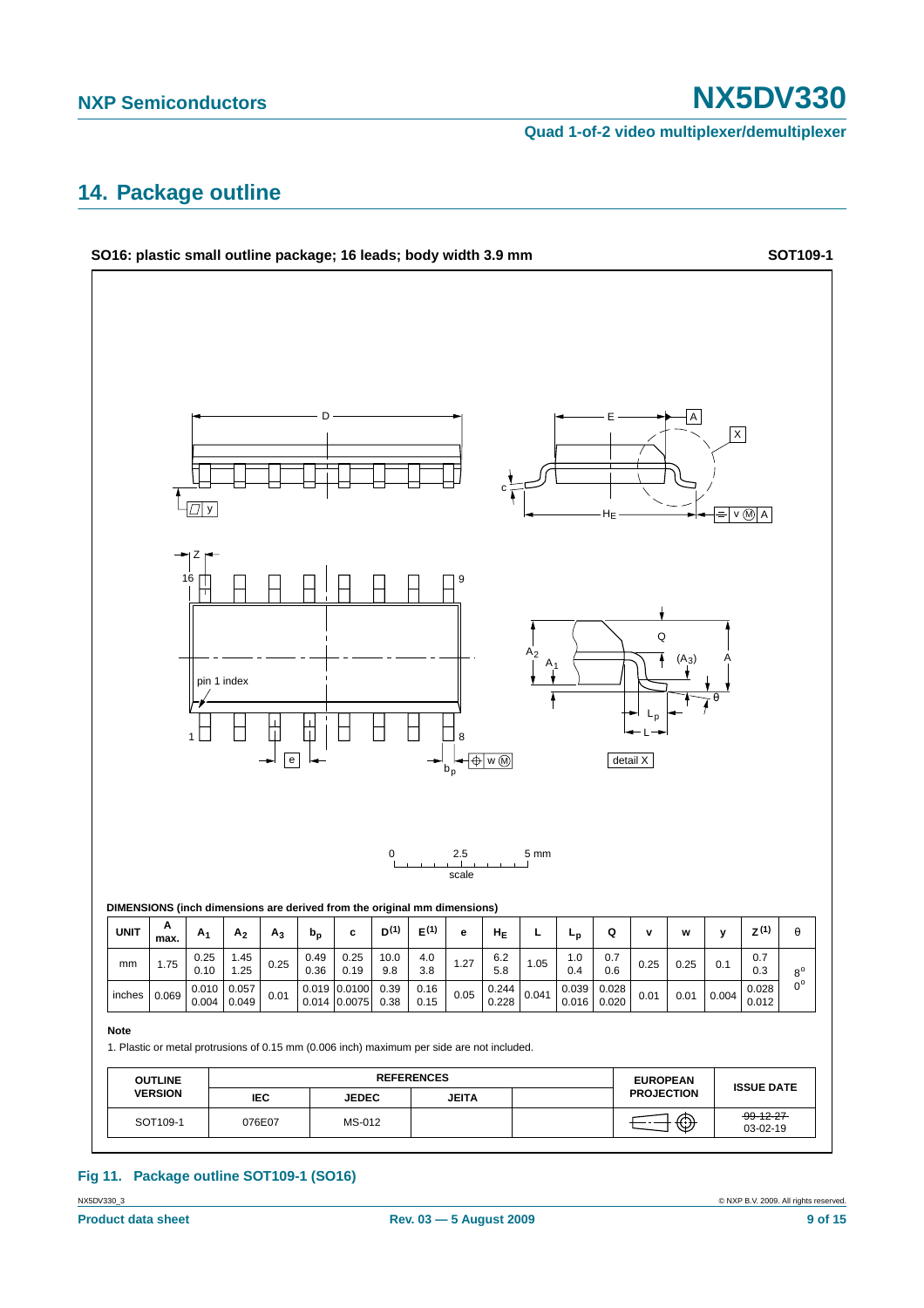**Quad 1-of-2 video multiplexer/demultiplexer**





### **Fig 12. Package outline SOT519-1 (SSOP16)**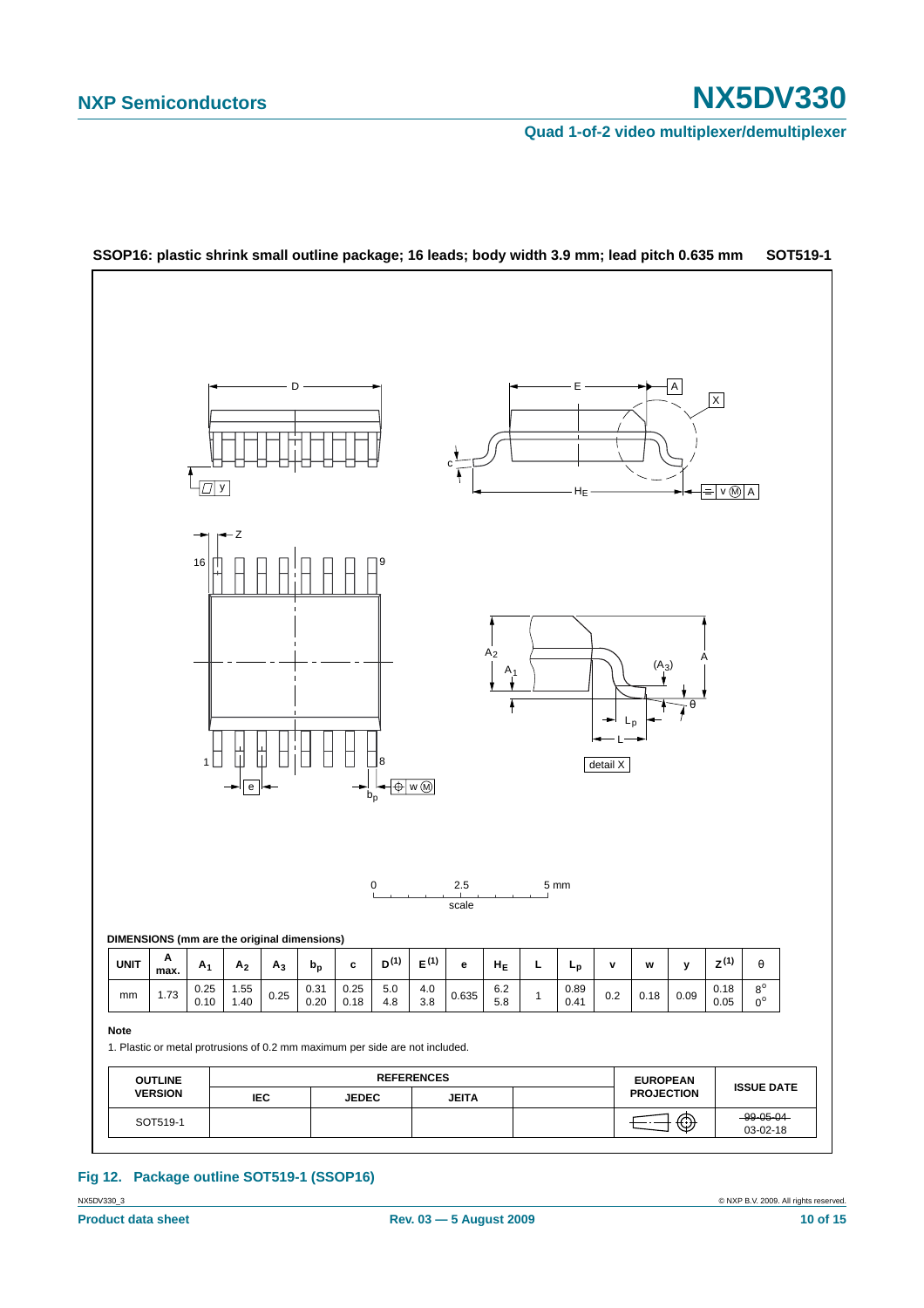**Quad 1-of-2 video multiplexer/demultiplexer**



**Fig 13. Package outline SOT403-1 (TSSOP16)**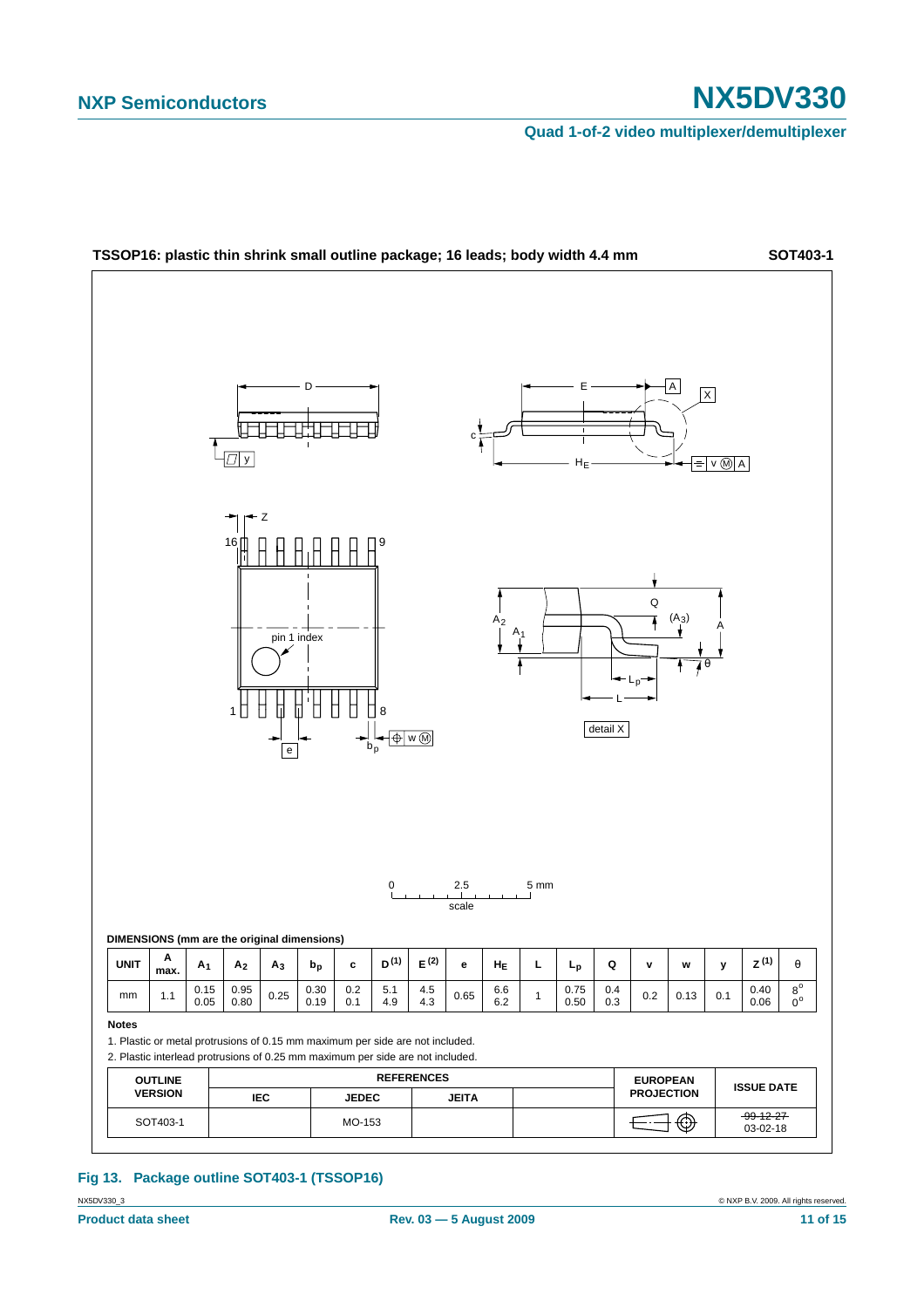**Quad 1-of-2 video multiplexer/demultiplexer**



**SOT763-1 DHVQFN16: plastic dual in-line compatible thermal enhanced very thin quad flat package; no leads; 16 terminals; body 2.5 x 3.5 x 0.85 mm**

### **Fig 14. Package outline SOT763-1 (DHVQFN16)**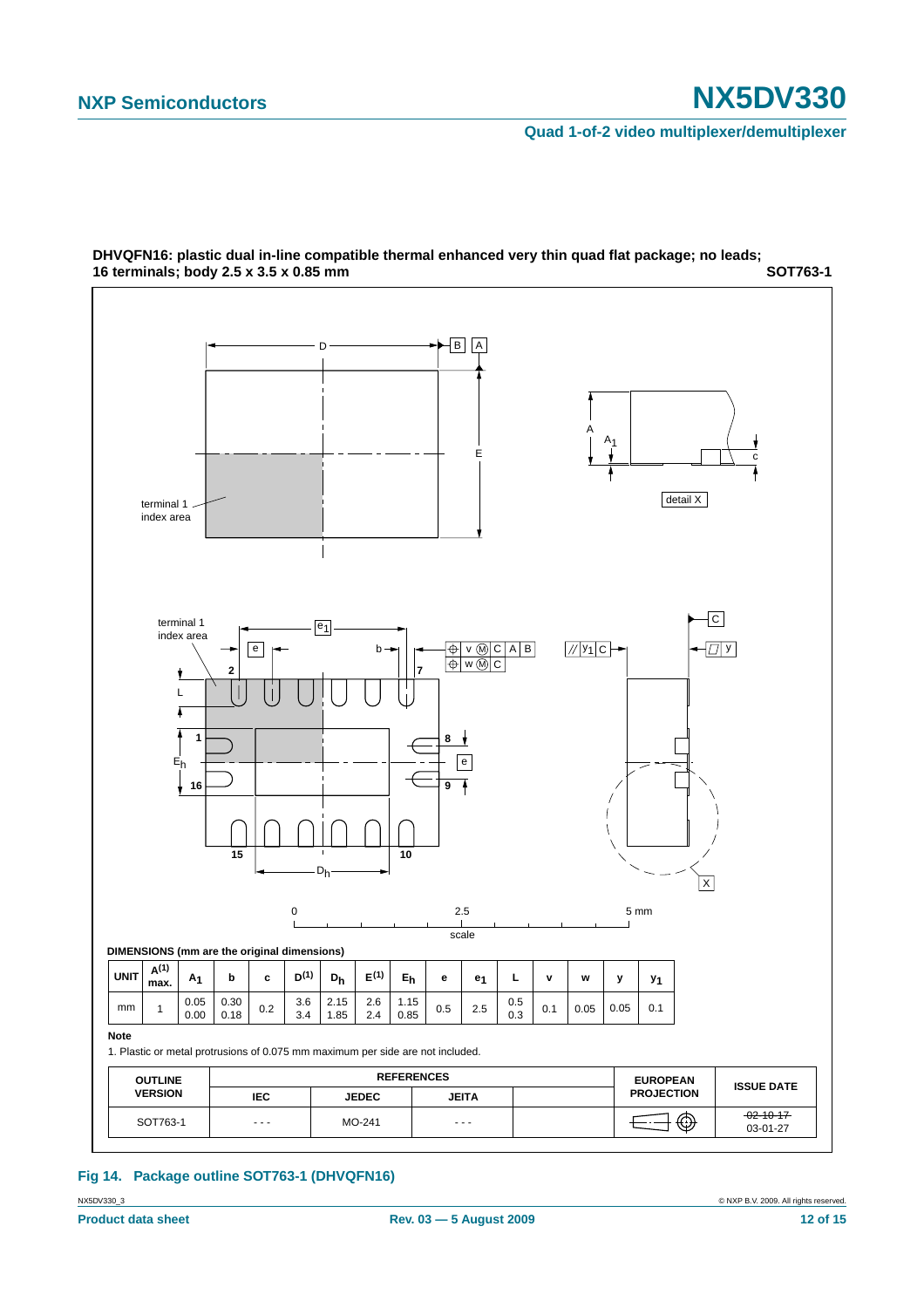## <span id="page-12-0"></span>**15. Abbreviations**

|            | <b>Table 11. Abbreviations</b> |
|------------|--------------------------------|
| Acronym    | <b>Description</b>             |
| <b>CDM</b> | <b>Charged Device Model</b>    |
| <b>ESD</b> | ElectroStatic Discharge        |
| <b>HBM</b> | Human Body Model               |
| МM         | Machine Model                  |
| <b>TTL</b> | Transistor-Transistor Logic    |

## <span id="page-12-1"></span>**16. Revision history**

### **Table 12. Revision history**

| Document ID    | Release date | Data sheet status                               | <b>Change notice</b>     | <b>Supersedes</b>        |
|----------------|--------------|-------------------------------------------------|--------------------------|--------------------------|
| NX5DV330 3     | 20090805     | Product data sheet                              | $\overline{\phantom{0}}$ | NX5DV330 2               |
| Modifications: |              | Added type number NX5DV330BQ (DHVQFN16 package) |                          |                          |
| NX5DV330 2     | 20080825     | Product data sheet                              | -                        | NX5DV330 1               |
| NX5DV330 1     | 20080815     | Product data sheet                              | $\overline{\phantom{0}}$ | $\overline{\phantom{0}}$ |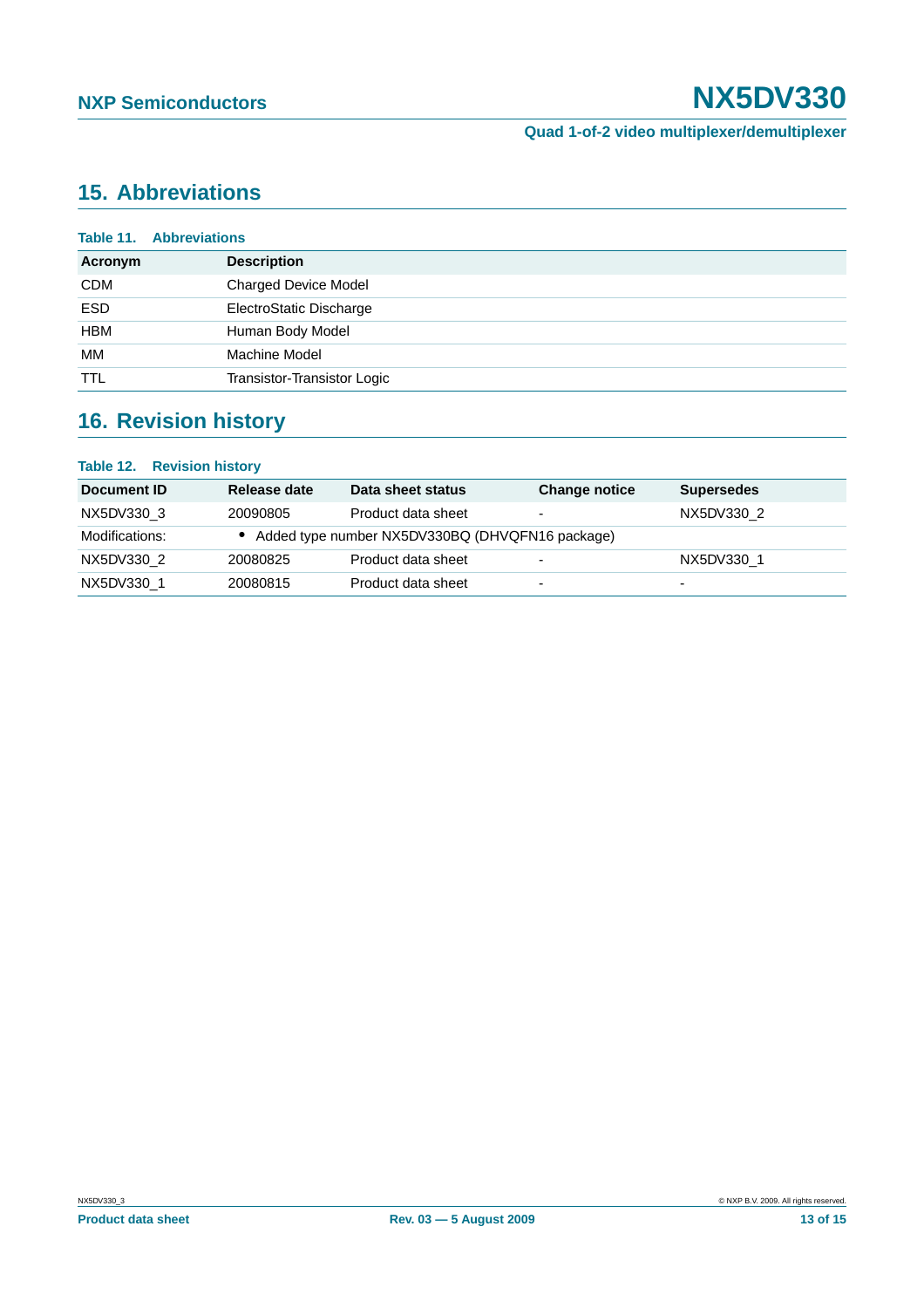## <span id="page-13-0"></span>**17. Legal information**

## <span id="page-13-1"></span>**17.1 Data sheet status**

| Document status <sup>[1][2]</sup> | Product status <sup>[3]</sup> | <b>Definition</b>                                                                     |
|-----------------------------------|-------------------------------|---------------------------------------------------------------------------------------|
| Objective [short] data sheet      | Development                   | This document contains data from the objective specification for product development. |
| Preliminary [short] data sheet    | Qualification                 | This document contains data from the preliminary specification.                       |
| Product [short] data sheet        | Production                    | This document contains the product specification.                                     |

[1] Please consult the most recently issued document before initiating or completing a design.

[2] The term 'short data sheet' is explained in section "Definitions".

[3] The product status of device(s) described in this document may have changed since this document was published and may differ in case of multiple devices. The latest product status information is available on the Internet at URL <http://www.nxp.com>.

### <span id="page-13-2"></span>**17.2 Definitions**

**Draft —** The document is a draft version only. The content is still under internal review and subject to formal approval, which may result in modifications or additions. NXP Semiconductors does not give any representations or warranties as to the accuracy or completeness of information included herein and shall have no liability for the consequences of use of such information.

**Short data sheet —** A short data sheet is an extract from a full data sheet with the same product type number(s) and title. A short data sheet is intended for quick reference only and should not be relied upon to contain detailed and full information. For detailed and full information see the relevant full data sheet, which is available on request via the local NXP Semiconductors sales office. In case of any inconsistency or conflict with the short data sheet, the full data sheet shall prevail.

## <span id="page-13-3"></span>**17.3 Disclaimers**

**General —** Information in this document is believed to be accurate and reliable. However, NXP Semiconductors does not give any representations or warranties, expressed or implied, as to the accuracy or completeness of such information and shall have no liability for the consequences of use of such information.

**Right to make changes —** NXP Semiconductors reserves the right to make changes to information published in this document, including without limitation specifications and product descriptions, at any time and without notice. This document supersedes and replaces all information supplied prior to the publication hereof.

**Suitability for use - NXP** Semiconductors products are not designed, authorized or warranted to be suitable for use in medical, military, aircraft, space or life support equipment, nor in applications where failure or malfunction of an NXP Semiconductors product can reasonably be expected to result in personal injury, death or severe property or environmental

damage. NXP Semiconductors accepts no liability for inclusion and/or use of NXP Semiconductors products in such equipment or applications and therefore such inclusion and/or use is at the customer's own risk.

**Applications —** Applications that are described herein for any of these products are for illustrative purposes only. NXP Semiconductors makes no representation or warranty that such applications will be suitable for the specified use without further testing or modification.

**Limiting values —** Stress above one or more limiting values (as defined in the Absolute Maximum Ratings System of IEC 60134) may cause permanent damage to the device. Limiting values are stress ratings only and operation of the device at these or any other conditions above those given in the Characteristics sections of this document is not implied. Exposure to limiting values for extended periods may affect device reliability.

**Terms and conditions of sale —** NXP Semiconductors products are sold subject to the general terms and conditions of commercial sale, as published at <http://www.nxp.com/profile/terms>, including those pertaining to warranty, intellectual property rights infringement and limitation of liability, unless explicitly otherwise agreed to in writing by NXP Semiconductors. In case of any inconsistency or conflict between information in this document and such terms and conditions, the latter will prevail.

**No offer to sell or license —** Nothing in this document may be interpreted or construed as an offer to sell products that is open for acceptance or the grant, conveyance or implication of any license under any copyrights, patents or other industrial or intellectual property rights.

**Export control —** This document as well as the item(s) described herein may be subject to export control regulations. Export might require a prior authorization from national authorities.

## <span id="page-13-4"></span>**17.4 Trademarks**

Notice: All referenced brands, product names, service names and trademarks are the property of their respective owners.

## <span id="page-13-5"></span>**18. Contact information**

For more information, please visit: **http://www.nxp.com**

For sales office addresses, please send an email to: **salesaddresses@nxp.com**